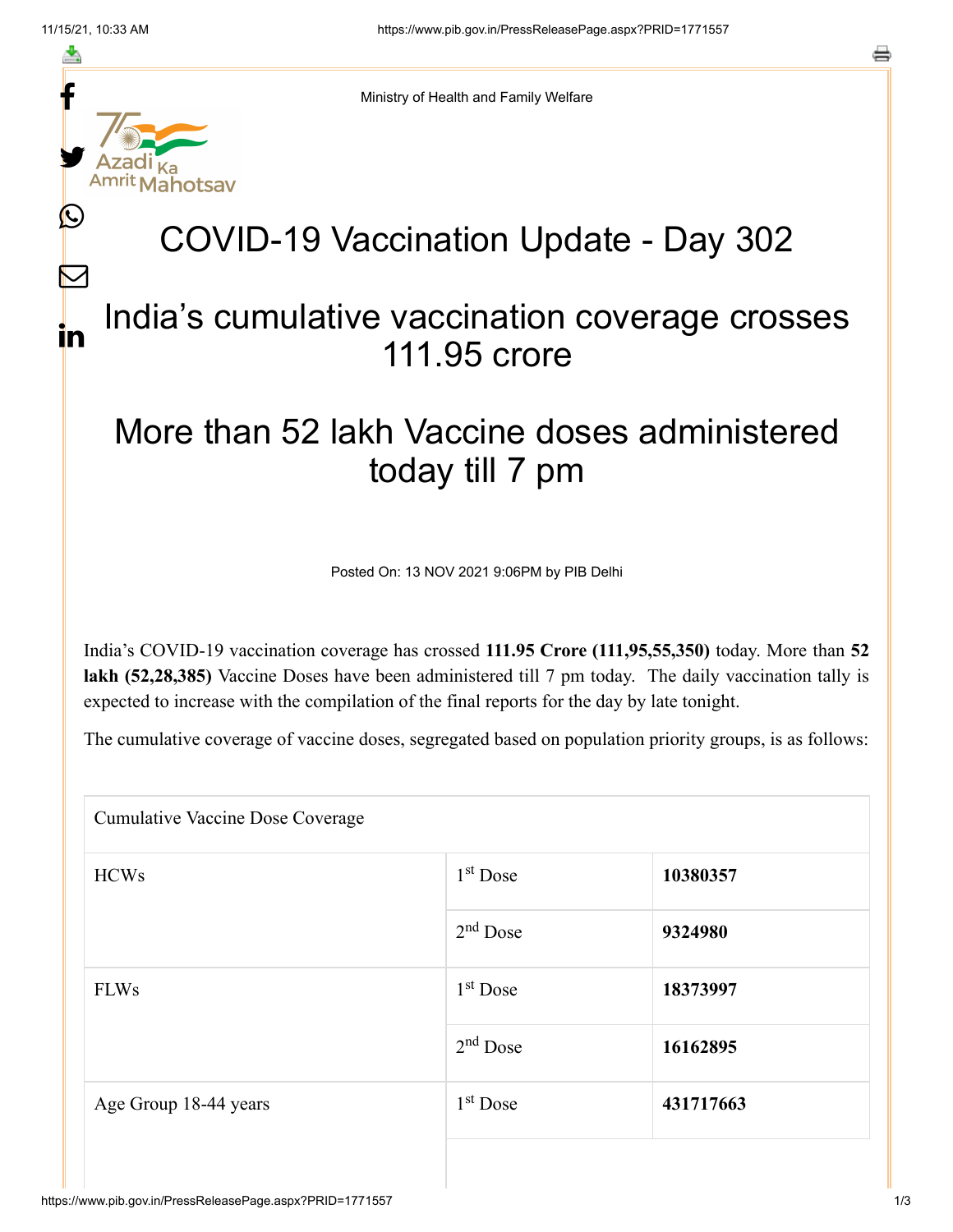| f                     |                                              | $2nd$ Dose           | 168777690  |
|-----------------------|----------------------------------------------|----------------------|------------|
|                       | Age Group 45-59 years                        | 1 <sup>st</sup> Dose | 178069669  |
| $\bigcirc$            |                                              | $2nd$ Dose           | 104366149  |
| $\boldsymbol{\nabla}$ | Over 60 years                                | 1 <sup>st</sup> Dose | 111591078  |
| in                    |                                              | $2nd$ Dose           | 70790872   |
|                       | Cumulative 1 <sup>st</sup> dose administered |                      | 750132764  |
|                       | Cumulative $2nd$ dose administered           |                      |            |
|                       | Total                                        |                      | 1119555350 |

Today's achievement in the vaccination exercise, segregated by population priority groups, is as follows:

Date:  $13<sup>th</sup>$  November, 2021 (302<sup>nd</sup> Day)

| <b>HCWs</b>           | 1 <sup>st</sup> Dose | 154     |
|-----------------------|----------------------|---------|
|                       | $2nd$ Dose           | 7291    |
| <b>FLWs</b>           | 1 <sup>st</sup> Dose | 168     |
|                       | $2nd$ Dose           | 17061   |
| Age Group 18-44 years | $1st$ Dose           | 1056296 |
|                       | $2nd$ Dose           | 2674523 |
| Age Group 45-59 years | 1 <sup>st</sup> Dose | 237993  |
|                       | $2nd$ Dose           | 733622  |
| Over 60 years         | 1 <sup>st</sup> Dose | 141908  |
|                       |                      |         |